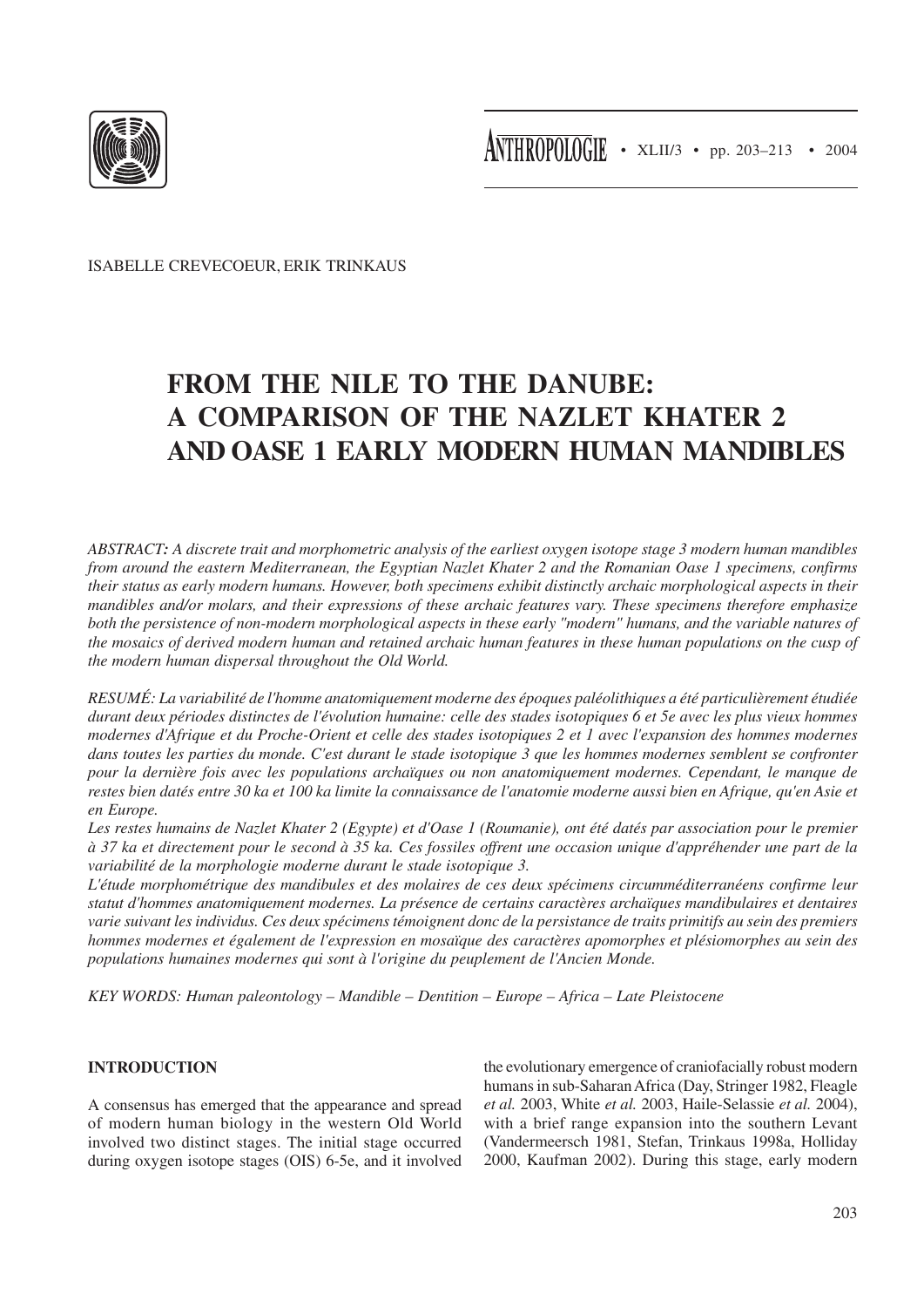humans appear to have been restricted to ecologically African geographical regions, and they were contemporaneous with late archaic humans in other portions of the Old World through OIS 5, 4 and 3b. The second stage took place through OIS 3, and it consisted of the dispersal of early modern humans out of their ecologically African geographical range into portions of Africa and Eurasia previously occupied by late archaic humans. During this process, the expanding early modern human populations appear to have variably absorbed regional groups of late archaic humans, although the degree to which that absorption took place remains contentious (Holliday 1997, 2003, Jorde *et al.* 1998, Smith *et al.* 1999, Hublin 2000, Wolpoff *et al.* 2001, Bräuer 2001, Eswaran 2002, Stringer 2002, Trinkaus, Zilhão 2002, Templeton 2002, White *et al.* 2003, Tattersall 2003).

While considerable attention has been focused on both the OIS 6-5e emergence of the earliest modern humans and the degree to which late archaic humans were absorbed by the OIS 3 range expansion of modern humans, the biological nature of OIS 3 early modern humans has remained only partially investigated. This has been due to both the dearth of diagnostic and well-dated OIS 3 modern human remains prior to 30,000 BP, and to a general assumption that, once humans were cladistically "modern" (possessed derived modern human traits), they were also phenetically "modern" (exhibited the full suite of modern human morphology). This issue has been brought into focus by three recent sets of findings.

First, several purportedly early modern humans from Europe have been shown to be late OIS 2 or OIS 1 in age (Smith *et al.* 1999, Terberger *et al.* 2001, Svoboda *et al.* 2002) and others to be post-30,000 (30 ka) BP in age (Orschiedt 2003, Henry-Gambier 2003). As a result, only the fragmentary but directly dated Cioclovina, Kent's Cavern and Muierii remains (all between 29 and 31 ka BP) (Keith 1927, Stringer 1990, Pãunescu 2000, 2002), the indirectly dated Brassempouy, La Quina, Mladeč and Vogelherd remains (Svoboda *et al.* 2002, Conard, Bolus 2003, Dujardin 2003, Henry-Gambier *et al.* 2004, Trinkaus pers. observ.), and the undated remains from Fontana Nuova and Les Rois (Vallois 1958, Chilardi *et al.* 1996) remain reasonable candidates to document the anatomy of the earliest modern humans in Europe (see also Churchill, Smith 2000). The western Asian Ksar Akil child may be ca. 35 ka BP (Bergman, Stringer 1989), but it is unavailable for confirmation. Of these, the best dated all post-date 32 ka BP, making the anatomy of pre-32 ka BP early modern humans uncertain across most of western Asia and Europe.

Second, the early modern human partial skeleton from Nazlet Khater, Egypt (Thoma 1984) has been radiocarbon dated by association to ca. 37,000 BP (Vermeersch 2002), making it the oldest OIS 3 mature modern human remains from northern Africa. Only the immature partial skeleton from Taramsa Hill, probably of an early modern human, is older (Vermeersch *et al.* 1998). The other OIS 3 remains from north Africa are either chronologically considerably

204

younger or, such as the Aterian remains from Dar-es-Soltane and Témara (Vallois, Roche 1958, Ferembach 1976, 1998, Ménard 1998, 2002), are best seen as north African late archaic humans, despite their incomplete preservation. It seems likely (Débénath *et al.* 1982, Débénath 1994, Wengler 1997) that these northwest African Aterian remains bracket the northeast African Nazlet Khater remains in geological age.

And third, early modern human remains have been discovered in the Peștera cu Oase, Romania (Trinkaus *et al.* 2003a, 2003b). Directly dated to ca. 35,000 BP, the Oase 1 mandible is the oldest securely dated modern human from Europe, and the Oase sample provides a mix of archaic and modern human features.

In light of these considerations, we present here a comparison of the mandibles of the two last specimens, Nazlet Khater 2 and Oase 1. The former has been compared to African and a few western Asian later Pleistocene human remains (Thoma 1984, Pinhasi 1998, 2002), and the latter has been assessed in the context of European and west Asian Late Pleistocene remains (Trinkaus *et al.* 2003a). However, as roughly contemporaneous human remains, from either side of the Mediterranean, from the approximate time of the early Upper Paleolithic dispersal of early modern humans into Eurasia, it is appropriate to reassess their affinities to at least the circum-Mediterranean remains, which bracket them in time.

This analysis is possible thanks to P. M. Vermeersch, P. Van Peer and B. Maureille who entrusted the Nazlet Khater remains to IC, and to Ș. Milota, A. Bîlgăr, L. Sarcina, M. Gherase and O. Moldovan, who entrusted the study of the Oase human remains to ET.

## **MATERIALS AND METHODS**

The analysis presented here is principally a comparison of the largely complete mandibles and dentitions of Nazlet Khater 2 and Oase 1. The Nazlet Khater 2 mandible is essentially complete, having sustained only marked dental occlusal attrition and some minor abrasion to the margins (especially to the alveolar process). The Oase 1 mandible lacks only the posterior margin of the right ramus, but all of the teeth except for five molars were lost post mortem. The areas of comparison therefore consist of overall mandibular size and proportions, molar crown proportions, and a series of discrete traits of the corpus and ramus.

The comparative samples, given the geological ages of the specimens, are predominantly Middle Paleolithic late archaic humans of north Africa, western Asia and Europe, the OIS 5 Middle Paleolithic early modern humans from south-western Asia (Qafzeh and Skhul), and OIS 3 Upper Paleolithic early modern humans from western Asia and Europe. Data on sufficiently intact remains from elsewhere during this time period that brackets the Nazlet Khater and Oase remains are absent. The late archaic humans are separated into Neandertals from Europe and western Asia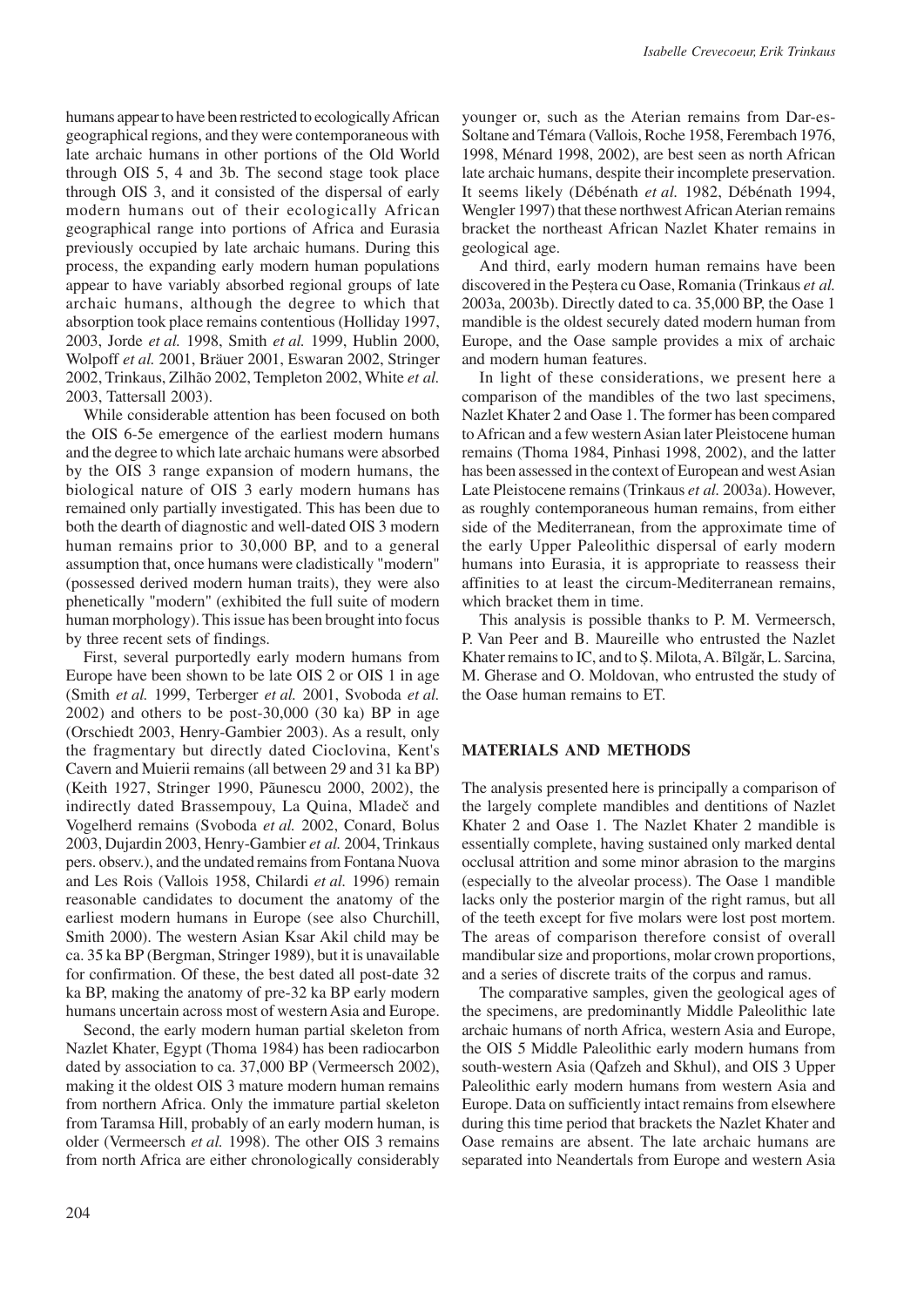and Aterian humans from northwest Africa. The latter consist of the Aterian remains from Témara and Dar-es-Soltane, for which incomplete data sets are available.

A set of discrete traits of the mandible (*Table 1*), most of which are indirect reflections of facial spatial proportions (Stefan, Trinkaus 1998a), exhibit variation across Late Pleistocene human samples with significant frequency differences principally between the Neandertals and other samples (Stefan, Trinkaus 1998b). They are compared individually across the samples. Note that the loss through attrition of the occlusal morphology of the Nazlet Khater 2 teeth prevents dental discrete trait comparisons.

The linear and angular morphometrics are limited to those which are available on the Oase and Nazlet Khater remains and for which sufficiently large and representative comparative samples remain. They consist of five linear mandibular measurements (*Table 3*), five molar crown diameters constrained by those available for Oase 1 (*Table 4*) and one external angular assessment of the symphysis (*Table 2*). The Oase and Nazlet Khater observations were taken by us; the comparative data come from either personal examination of the remains or primary published descriptions of them.

In addition, the symphyseal cross sections of the mandibles were compared by modelling the anterior mandibles as solid beams and computing second moments of area from the digitized subperiosteal contours using SLICE (Nagurka, Hayes 1980, Eschman 1992, see Dobson, Trinkaus 2002). The Oase 1 and Nazlet Khater 2 cross sections were transcribed using polysiloxane putty and projected enlarged onto a Summagraphics 1812 tablet, oriented with respect to the alveolar plane. Other crosssections, as discussed in Dobson and Trinkaus (2002), were either transcribed in a similar manner or obtained from scaled and similarly oriented published symphyseal crosssections. As previously argued (Dobson, Trinkaus 2002), anteroposterior second moments of area should be scaled to mandible length and vertical second moments of area to dental arcade breadth (for which the external breadth at the M2s is employed). In addition, the angle of the maximum second moment of area to the alveolar plane provides an indication of the overall symphyseal orientation. The orientation of the maximum second moment of area was computed for the Témara 1 mandible from the unscaled cross section provided by Vallois and Roche (1958).

The linear and angular measurements are compared initially as univariate values, with the Oase, Nazlet Khater and Témara values assessed relative to the three reference samples. In this, each measurement and one ratio are assessed using adjusted z-scores following Houët in Maureille *et al.* (2001), in which the interval of  $-1.00$  to 1.00 includes the 95% confidence interval of the reference sample in question. Therefore a specimen value outside of this range has a P<0.05 of belonging to the reference sample. As with the adjusted z-scores of Sokal and Rohlf (1981), this accounts for means, standard deviations and sample sizes of the reference samples.

The discrete traits are evaluated relative to the percentage distributions of the reference samples, which were compared using Kruskal-Wallis P-values computed as exact probabilities through StatXact 4 (Mehta, Patel 1999). The linear and angular measurements are compared across the reference samples using ANOVA. Levels of significance are assessed using a sequentially reductive Bonferroni multiple comparison correction within data sets (Proschan, Waclawiw 2000).

The univariate analyses were followed, for those specimens which preserve all five mandibular or dental crown linear dimensions, by principal component analyses (PCA) computed using Statistica (StatSoft France 2002). The dental crown measurements were analyzed as raw measurements, since absolute crown size, as well as proportions along the dental arcade, are morphometrically relevant in the Late Pleistocene (Maureille 2001, Trinkaus 2004). However, since there are significant differences in overall mandibular length through the Late Pleistocene (Trinkaus 2003), the mandibular data were sizestandardized using the technique of Darroch and Mosimann (1985; see also Jungers *et al.* 1995). These principal component analyses were combined with discriminant functional analysis using cross-validation (jackknife option), computed with SPSS (SPSS Inc. 2002). The Oase, Nazlet Khater, Témara and Dar-es-Soltane specimens were treated as unknowns in the discriminant function analysis.

## **RESULTS**

## **Mandibular discrete traits**

The Nazlet Khater 2 and Oase 1 mandibles both exhibit a distinctive trait of recent humans, a prominent *tuber symphyseos* or the clear development of a "chin". Following the *mentum osseum* ranks of Dobson and Trinkaus (2002), their anterior symphyses are both stage 4, the clear prominence of the *tuber symphyseos* but with little development of the lateral tubercles. This is the pattern, which is prevalent among Middle and earlier Upper Paleolithic early modern humans (Trinkaus 2002). Moreover, stage 4 is absent among earlier archaic humans, even though a clear (but non-projecting) mentum osseum is present among a number of them. This trait is sufficient to categorize Oase 1 as an early modern human and supports the similar designation of Nazlet Khater 2 based on its cranium and associated postcrania (Thoma 1984).

At the same time, there is a suite of mandibular discrete traits that can be scored on Nazlet Khater 2 and Oase 1, for which there are comparative data from other Late Pleistocene human samples (*Table 1*). These traits provide a relatively consistent separation of the reference samples, with only the frequency of mandibular foramen lingular bridging (or the horizontal-oval form) not significantly different across the samples. However, in every trait there is some overlap in the morphological ranges of the samples,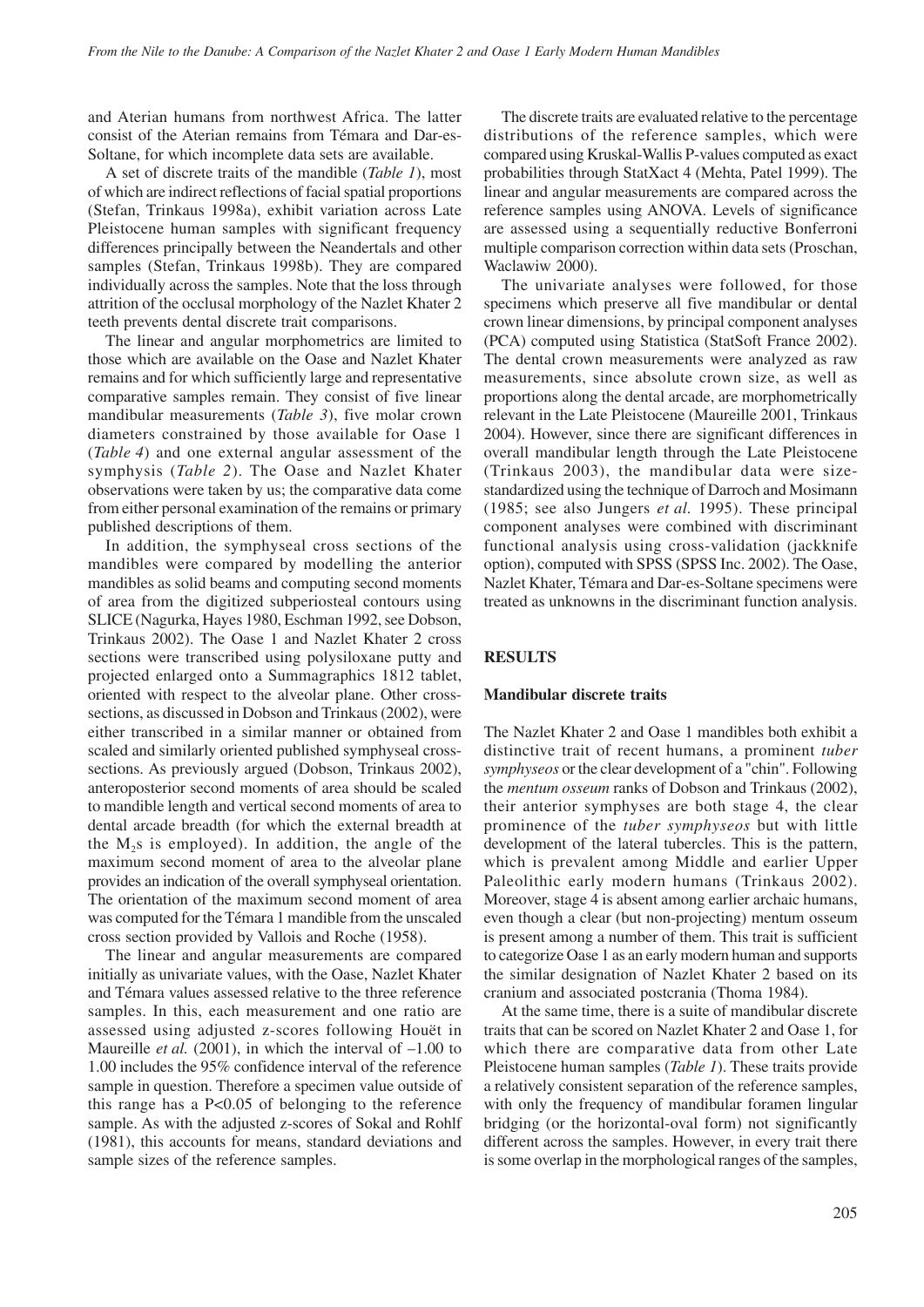TABLE 1. Discrete traits of the mandibular corpus and ramus of Oase 1, Nazlet Khater 2 and Dar-es-Soltane 5, compared to samples of western Asian and European Late Pleistocene human mandibles. The Oase 1, Nazlet Khater 2 and Dar-es-Soltane 5 configurations are presented, along with the frequencies of the character states indicated in the column headings. P-values are from Kruskal-Wallis tests across the comparative samples; \* = significant P<0.05 with a sequentially reductive multiple comparison correction. EUP: earlier Upper Paleolithic.

|                         | <b>Mental foramen:</b><br>$\%$ Anterior of P <sub>4</sub> /M <sub>1</sub> | Retromolar space:<br>% Absent | Mandibular<br>incisure:<br>$\frac{0}{0}$<br><b>Symmetrical</b> | Incisure crest:<br>% Lateral<br>on condyle | <b>Mandibular foramen:</b><br>% Lingular bridging |
|-------------------------|---------------------------------------------------------------------------|-------------------------------|----------------------------------------------------------------|--------------------------------------------|---------------------------------------------------|
| Oase 1                  | $P_4$                                                                     | absent                        | symmetrical                                                    | lateral                                    | abs $/$ pres                                      |
| Nazlet Khater 2         | $P_4$                                                                     | absent                        | symmetrical                                                    | lateral                                    | absent                                            |
| Dar-es-Soltane 5        | $P_4$                                                                     | absent                        | symmetrical                                                    |                                            |                                                   |
| <b>Neandertals</b>      | $7.4\%$ (27)                                                              | $25.0\%$ (28)                 | $28.6\%$ (14)                                                  | $62.5\%$ (16)                              | $40.9\%$ (22)                                     |
| Oafzeh-Skhul            | $66.7\%$ (6)                                                              | $60.0\%$ (5)                  | $100\%$ (2)                                                    | $100\%$ (2)                                | $0.0\%$ (3)                                       |
| EUP                     | $80.8\%$ (26)                                                             | $77.1\%$ (24)                 | 88.2% (17)                                                     | $100\%$ (17)                               | $20.0\%$ (15)                                     |
| <b>Kruskal-Wallis P</b> | $< 0.001*$                                                                | $\leq 0.001*$                 | $\leq 0.001*$                                                  | $0.005*$                                   | 0.069                                             |

TABLE 2. Symphyseal angles relative to the alveolar plane and ramus breadth to mandible length indices for the Oase 1, Nazlet Khater 2 (NK 2) and Témara 1 mandibles and comparative samples. Mean ± standard deviation (N) provided for sufficiently large comparative samples. P-values are from ANOVAs across the comparative samples;  $* =$  significant P<0.05 with a sequentially reductive multiple comparison correction. For the adjusted z-scores, ±1.00 encompasses the 95% limits of the reference sample (see Methods); values which exceed the 95% limits of the reference samples are in bold face. EUP: earlier Upper Paleolithic.

|                          | Anterior symphyseal angle           | Cross-sectional symphyseal<br>angle  | Ramus breadth to length index |
|--------------------------|-------------------------------------|--------------------------------------|-------------------------------|
| Oase 1                   | $91^\circ$                          | $84^\circ$                           | 44.7                          |
| <b>Nazlet Khater 2</b>   | $89^\circ$                          | $81^\circ$                           | 47.4                          |
| Témara 1                 | $80^{\circ}$                        | $78^{\circ}$                         |                               |
| <b>Neandertals</b>       | $80.8^{\circ} \pm 7.3^{\circ}$ (18) | $75.7^{\circ} \pm 6.5^{\circ}$ (18)  | $38.0 \pm 2.4(15)$            |
| Oafzeh-Skhul             | $89.3^{\circ} \pm 0.5^{\circ}$ (4)  | $85^{\circ}, 88^{\circ}, 91^{\circ}$ | 33.7, 37.3, 39.4              |
| <b>EUP</b>               | $96.3^{\circ} \pm 6.2^{\circ}$ (12) | $93.3^{\circ} \pm 8.5^{\circ}$ (10)  | $38.2 \pm 3.0$ (13)           |
| <b>ANOVA P</b>           | $< 0.001*$                          | $< 0.001*$                           | 0.714                         |
| <b>Adjusted z-scores</b> |                                     |                                      |                               |
| Oase 1 vs. Nean.         | 0.630                               | 0.585                                | 1.245                         |
| NK 2 vs. Nean.           | 0.499                               | 0.326                                | 1.758                         |
| Témara vs. Nean.         | $-0.071$                            | 0.146                                | $\qquad \qquad -$             |
| Oase 1 vs. EUP           | $-0.387$                            | $-0.108$                             | 0.993                         |
| NK 2 vs. EUP             | $-0.547$                            | 0.281                                | 1.412                         |
| Témara vs. EUP           | $-1.239$                            | $-0.793$                             | $\qquad \qquad$               |

and one Neandertal (La Quina 9) presents the complete suite of early modern human character states (Stefan, Trinkaus 1998b). Therefore these traits provide a distributional separation of the samples rather than a categorical one.

The Nazlet Khater 2 mandible is aligned with the early modern human samples in all five of its features, even though only its mesially placed mental foramen separates it from almost all of the Neandertals. Oase 1 is similarly aligned with the early modern humans, except in the unilateral asymmetrical presence of lingular bridging of the mandibular foramen; this trait has been considered to be a derived Neandertal feature, since it is only known from Neandertal lineage specimens prior to the Upper Paleolithic (Lebel, Trinkaus 2002); its partial presence in Oase 1 and several European earlier Upper Paleolithic specimens may be interpreted as indicating an undefined degree of gene flow between them.

Nonetheless, these discrete traits of the anterior symphysis, lateral corpus and ramus are sufficient to align these two mandibles with the early modern human samples of western Asia and Europe. However, the configurations of the three of these features observable on the published photographs (Ferembach 1976) of the Aterian Dar-es-Soltane 5 mandible align it with early modern humans rather than with the Neandertals, even though both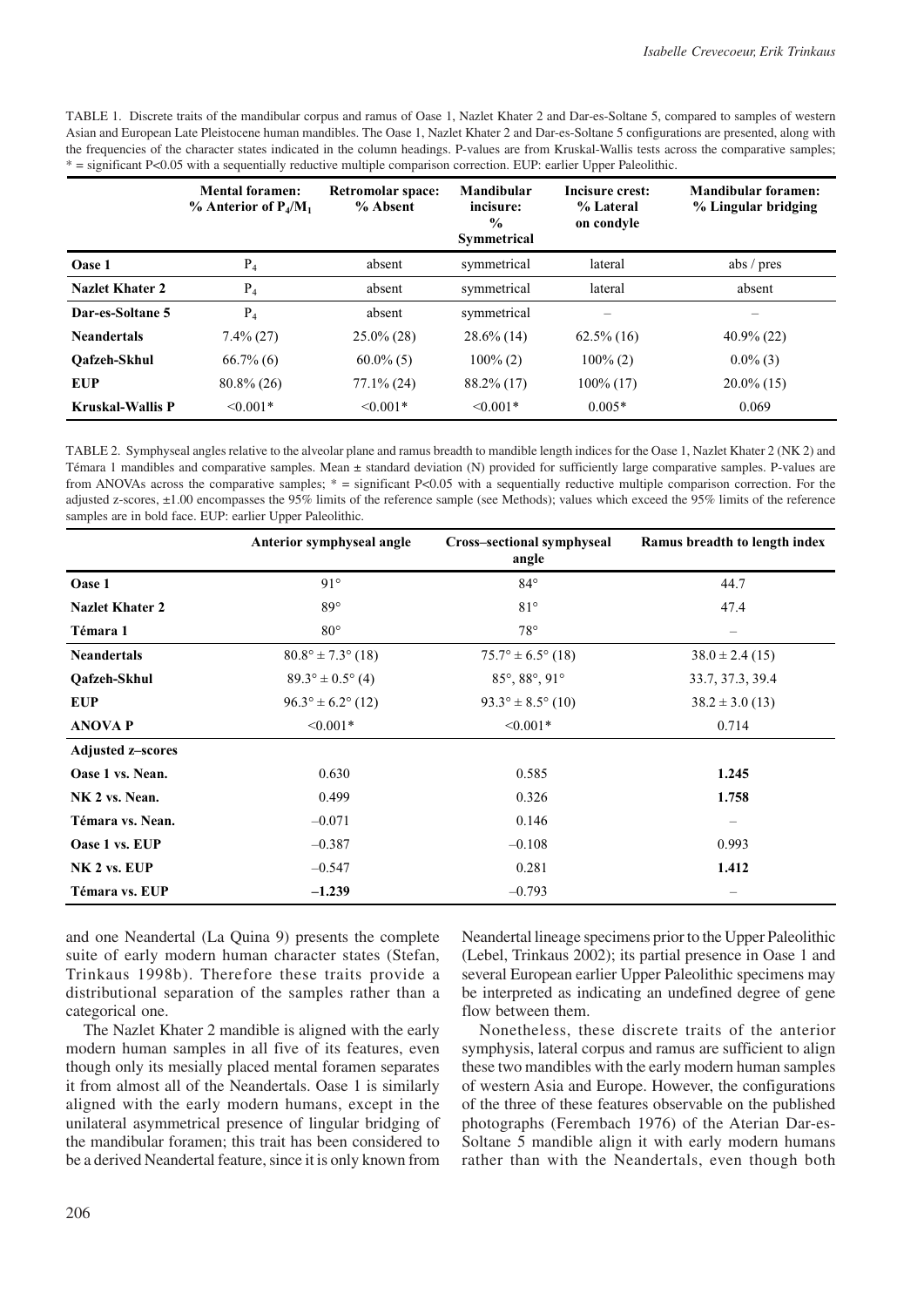Dar-es-Soltane 5 and Témara 1, from published information (Vallois, Roche 1958, Ferembach 1976) exhibit little development of the *mentum osseum* and would probably be scored as having *mentum osseum* rank 3, a common arrangement among late archaic humans but rare among early modern humans.

It should also be noted that the Nazlet Khater 2 mandible has a pronounced inferior mandibular torus across the lingual symphysis, one that is similar to many late archaic humans, including Témara 1 (Vallois, Roche 1958), and contrasts with the pattern seen in all early modern humans. Oase 1, in contrast, has a very modest inferior torus indistinguishable from those of early modern humans.

## **Mandibular symphyseal comparisons**

Even though Nazlet Khater 2 and Oase 1 have prominent chins, their anterior symphyseal angles are essentially vertical, providing infradentale-pogonian to alveolar plane angles within a degree of 90° (*Table 2*). As such, they fall very close to the Qafzeh-Skhul mean and between the means of the Neandertal and earlier Upper Paleolithic samples. Their symphyseal cross-sectional angles are similarly between the Neandertal and earlier Upper Paleolithic means, but also below those of the small Qafzeh-Skhul sample. However, given the degree of variation in these angles in the Neandertal and earlier Upper Paleolithic samples, none of the adjusted z-scores reaches significance despite the significant P-values across the three reference samples.

The two Aterian mandibles, Dar-es-Soltane 5 and Témara 1, provide contrasting anterior symphyseal orientations, with the former having a nearly vertical profile but the latter has a retreating surface. The Témara 1 angles (ca. 80° and 78°) are close to the Neandertal means, but only the anterior symphyseal angle is significantly different from a reference sample (*Table 2*).

#### **Mandibular morphometrics**

In the context of these assessments of the Nazlet Khater 2 and Oase 1 mandibles, the raw mandibular measurements under consideration provide variable degrees of contrast between the reference samples, with mandibular length, corpus breadth and ramus breadth providing significant differences (*Table 3*). In overall length, the Oase 1 and Nazlet Khater 2 mandibles fall between the means of the Middle and Upper Paleolithic samples. The lateral corpus of Nazlet Khater 2 is very broad, similar to the Neandertals (and two of the Qafzeh-Skhul specimens) and contrasting with the earlier Upper Paleolithic sample. Oase 1, on the other hand, has a narrow corpus similar to those of earlier Upper Paleolithic modern humans.

Yet, both of these mandibles have very broad rami, with the Nazlet Khater 2 one being significantly different from all of the reference samples and the Oase 1 ramus being minimally less distinct. This is evident in their absolute ramal breadths (*Table 3*) and in indices of ramal breadth to mandible length (*Table 2*). Among the reference samples, only the Pataud 1 mandible (Billy 1975) approaches Oase 1 in relative ramus breadth, making Oase 1 trivially less than significantly different at the  $P < 0.05$  level from the earlier Upper Paleolithic sample in the ramus breadth index. The one other mandible which appears to have a relatively broad ramus is the Dar-es-Soltane 5 specimen – measurements are not available, but assessment of the published photograph (Ferembach 1976) places its ramus breadth to length index near the upper limits of the reference samples and below those of Oase 1 and Nazlet Khater 2.

| TABLE 3. Osteometrics of the Oase 1 and Nazlet Khater 2 (NK 2) mandibles and comparative samples, in mm. Mean $\pm$ standard deviation (N)             |
|--------------------------------------------------------------------------------------------------------------------------------------------------------|
| provided for sufficiently large comparative samples. Right / left provided for Oase 1 and Nazlet Khater 2 as preserved; right and left values as       |
| available are averaged for specimens prior to comparisons. P-values are from ANOVAs across the comparative samples; $* =$ significant P<0.05 with      |
| a sequentially reductive multiple comparison correction. For the adjusted z-scores, $\pm 1.00$ encompasses the 95% limits of the reference sample (see |
| Methods); values which surpass the 95% limits of the reference samples are in bold face. EUP: earlier Upper Paleolithic.                               |

|                          | <b>Mandible superior</b><br>length | Symphyseal height   | <b>Mental foramen</b><br>height | <b>Mental foramen</b><br>breadth | Ramus minimum<br>breadth |
|--------------------------|------------------------------------|---------------------|---------------------------------|----------------------------------|--------------------------|
| Oase 1                   | 103.5                              | 34.5                | 33.5 / 32.9                     | 11.9/12.4                        | 46.2                     |
| Nazlet Khater 2          | 107.6                              | 37.5                | 35.3 / 35.2                     | 16.1 / 15.5                      | 51.0                     |
| <b>Neandertals</b>       | $109.3 \pm 6.7$ (15)               | $35.1 \pm 3.8$ (21) | $32.9 \pm 3.3$ (23)             | $15.7 \pm 1.8$ (23)              | $41.5 \pm 2.7(15)$       |
| Oafzeh-Skhul             | 109.0, 118.0, 126.0                | $37.3 \pm 3.2(4)$   | 35.0, 36.0, 40.5                | 13.2, 15.0, 16.6                 | 42.5, 43.0, 44.0         |
| <b>EUP</b>               | $99.9 \pm 7.3(13)$                 | $32.3 \pm 3.6$ (15) | $32.2 \pm 4.1(12)$              | $12.1 \pm 1.4(11)$               | $38.2 \pm 3.4(13)$       |
| <b>ANOVAP</b>            | $< 0.001*$                         | 0.029               | 0.106                           | $< 0.001*$                       | $0.006*$                 |
| <b>Adjusted z-scores</b> |                                    |                     |                                 |                                  |                          |
| Oase 1 vs. Nean.         | $-0.450$                           | $-0.276$            | 0.011                           | $-1.094$                         | 0.786                    |
| NK 2 vs. Nean.           | $-0.157$                           | 0.301               | 0.319                           | 0.107                            | 1.635                    |
| Oase 1 vs. EUP           | 0.218                              | 0.283               | 0.116                           | 0.017                            | 1.084                    |
| NK 2 vs. EUP             | 0.483                              | 0.669               | 0.344                           | 1.221                            | 1.732                    |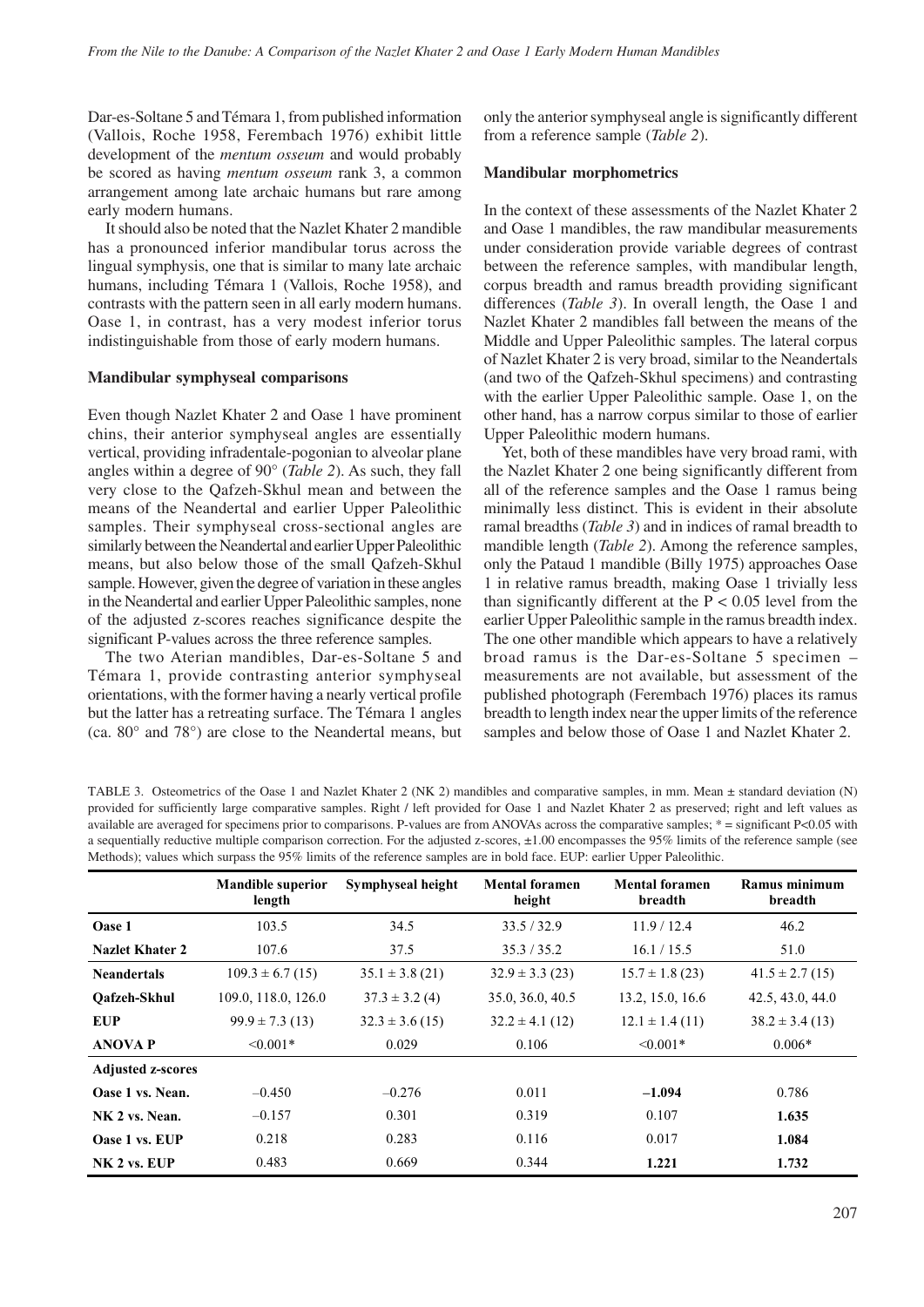

FIGURE 1. Bivariate plots of mandibular size-adjusted principal component (PC) axes for Nazlet Khater 2, Oase 1 and comparative samples. Gray circle – earlier Upper Paleolithic Europe and western Asia; triangle – Qafzeh-Skhul; square: Neandertal. Oase 1 (Oase) and Nazlet Khater 2 (NK) are individually labelled.

To assess these proportions in a more integrated fashion, the size-adjusted linear measurements were analyzed using principal components analysis (PCA), and axes 2 and 3 are compared graphically to axis 1 in *Figure 1*. In axis 1 (59% of the variation), the two Eurasian Middle Paleolithic samples are clustered together with minimal overlap with the Upper Paleolithic sample, whereas there is complete overlap of the reference samples in axis 2 (18% of the variation) and a high degree of overlap in axis 3 (12% of the variation).

In the first two axes, Oase 1 falls in the middle of the overall distribution, but with respect to axis 3 it is aligned with the earlier Upper Paleolithic sample, and to a lesser extent with the Qafzeh-Skhul sample. It falls particularly close to the Dolní Věstonice 14 and 16 and Předmostí 3 mandibles and to the Skhul 4 and 5 ones. On the other hand, the Nazlet Khater 2 mandible is distinct from the earlier Upper Paleolithic sample and falls in all three axes well within the distributions of the Neandertal and Qafzeh-Skhul mandibles.



FIGURE 2. Bivariate plots of  $\ln_{e}$  mandibular symphyseal second moments of area versus mandibular dimensions for Nazlet Khater 2, Oase 1 and comparative samples. gray circle – earlier Upper Paleolithic Europe and western Asia; triangle – Qafzeh-Skhul; square: Neandertal. Oase 1 (Oase) and Nazlet Khater 2 (NK) are individually labelled.

These graphic PCA assessments are reinforced by discriminant function analysis. With cross validation, there is a 73.9% correct classification of the specimens in the reference samples (N=23). All nine earlier Upper Paleolithic specimens are correctly classified with posterior probabilities >0.95, but only three Middle Paleolithic specimens (Kebara 2, Shanidar 4 and Regourdou 1) are correctly classified with posterior probabilities >0.80. The misclassifications are entirely between the two Middle Paleolithic samples, with Qafzeh 9 and Skhul 5 being classified as Neandertals and La Ferrassie 1, La Quina 9 and Saint-Césaire 1 appearing as Qafzeh-Skhul specimens. However, Skhul 5 and La Quina 9 have posterior probabilities of 0.533 and 0.503 of being in the wrong sample, making their assignments ambiguous.

In the context of these classifications and posterior probabilities, Oase 1 is classified as an earlier Upper Paleolithic specimen, with a posterior probability of 0.989. Nazlet Khater 2, however, is classified as Neandertal but with a lower posterior probability (0.586) and with posterior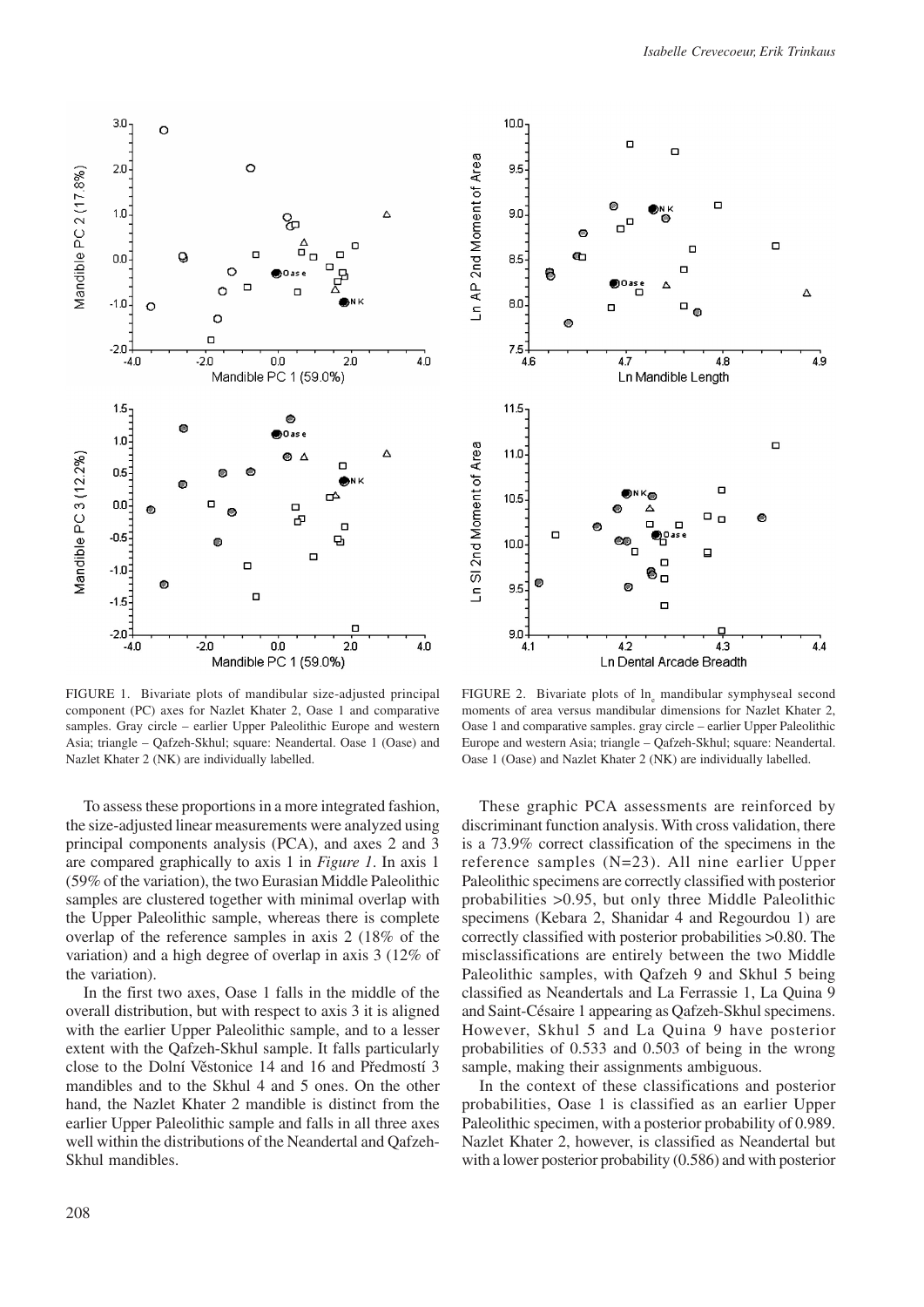| Mean $\pm$ standard deviation (N) are provided for sufficiently large comparative samples. ANOVA P-values are across the comparative samples; none are significant after a sequentially reductive<br>multiple comparison correction. For the adjusted z-scores, ±1.00 encompasses the 95% limits of the reference sample (see Methods); values which surpass the 95% limits of the reference samples<br>the Oase 1, Nazlet Khater 2, Témara 1 and Dar-es-Soltane 5 comparisons to the reference samples are based on the average dental dimension for those measurements provided by both antimeres.<br>are in bold-face. EUP: earlier Upper Paleolithic; Q-S: Qafzeh-Skhul. | $M_1$ BL             | $M_2$ MD              | $\mathbf{M}_2$ Bl   | $M_2$ Area            | $\mathbf{M}_3 \mathbf{M} \mathbf{D}$ | $M_3$ BL            | M <sub>3</sub> Area   |
|------------------------------------------------------------------------------------------------------------------------------------------------------------------------------------------------------------------------------------------------------------------------------------------------------------------------------------------------------------------------------------------------------------------------------------------------------------------------------------------------------------------------------------------------------------------------------------------------------------------------------------------------------------------------------|----------------------|-----------------------|---------------------|-----------------------|--------------------------------------|---------------------|-----------------------|
| Oase 1                                                                                                                                                                                                                                                                                                                                                                                                                                                                                                                                                                                                                                                                       | $11.7/-$             | 12.9 / 13.2           | 12.1 / 11.7         | 156.1/154.4           | 14.2 / 14.1                          | 12.1 / 12.0         | 171.8 / 169.2         |
| <b>NK2</b>                                                                                                                                                                                                                                                                                                                                                                                                                                                                                                                                                                                                                                                                   | 11.8/11.7            | $-11.9$               | $-111.5$            | $-/136.9$             | $-11.7$                              | $-/11.1$            | $-/129.9$             |
| Témara 1                                                                                                                                                                                                                                                                                                                                                                                                                                                                                                                                                                                                                                                                     | 12.0 / 12.0          | 12.3 / 12.1           | 12.1 / 12.2         | 148.8/147.6           | $-11.5$                              | $-/11.2$            | 128.8                 |
| Dar-es-Soltane 5                                                                                                                                                                                                                                                                                                                                                                                                                                                                                                                                                                                                                                                             | $-/12.5$             | $-/12.8$              | $-/12.4$            | $-1158.7$             | $-11.7$                              | $-111.5$            | $-/134.6$             |
| Neandertals                                                                                                                                                                                                                                                                                                                                                                                                                                                                                                                                                                                                                                                                  | $(64)$ 9.0 $\pm$ 0.6 | $+0.5(37)$            | $11.0 \pm 0.7$ (35) | $127.8 \pm 12.0$ (35) | $11.7 \pm 0.6$ (40)                  | $10.9 \pm 0.8$ (42) | $127.3 \pm 14.8$ (40) |
| Qafzeh-Skhul                                                                                                                                                                                                                                                                                                                                                                                                                                                                                                                                                                                                                                                                 | $11.4 \pm 0.6$ (15)  | $11.1 \pm 0.8$ (9)    | $10.9 \pm 0.7$ (10) | $121.1 \pm 15.5(9)$   | $11.9 \pm 0.8$ (7)                   | $10.8 \pm 0.7(7)$   | $128.1 \pm 15.5(7)$   |
| EUP                                                                                                                                                                                                                                                                                                                                                                                                                                                                                                                                                                                                                                                                          | $11.1 \pm 0.7$ (39)  | $\pm 0.8(33)$<br>11.3 | $10.9 \pm 0.7$ (34) | $123.8 \pm 16.3$ (33) | $11.3 \pm 0.8$ (20)                  | $10.7 \pm 0.8$ (21) | $120.1 \pm 18.4$ (20) |
| <b>ANOVAP</b>                                                                                                                                                                                                                                                                                                                                                                                                                                                                                                                                                                                                                                                                | 0.029                | 0.032                 | 0.936               | 0.419                 | 0.057                                | 0.491               | 0.221                 |
| Adjusted z-scores                                                                                                                                                                                                                                                                                                                                                                                                                                                                                                                                                                                                                                                            |                      |                       |                     |                       |                                      |                     |                       |
| Oase vs. Nean.                                                                                                                                                                                                                                                                                                                                                                                                                                                                                                                                                                                                                                                               | 0.694                | 1.260                 | 0.670               | 1.132                 | 1.908                                | 0.672               | 1.444                 |
| NK 2 vs. Nean.                                                                                                                                                                                                                                                                                                                                                                                                                                                                                                                                                                                                                                                               | 0.694                | 0.216                 | 0.388               | 0.373                 | 0.035                                | 0.100               | 0.086                 |
| Témara vs. Nean.                                                                                                                                                                                                                                                                                                                                                                                                                                                                                                                                                                                                                                                             | 0.960                | 0.488                 | 0.846               | 0.841                 | $-0.117$                             | 0.160               | 0.050                 |
| D-e-S 5 vs. Nean.                                                                                                                                                                                                                                                                                                                                                                                                                                                                                                                                                                                                                                                            | 0.004                | 0.022                 | 0.023               | $0.007$               | 0.472                                | 0.247               | 0.314                 |
| Oase 1 vs. Q-S                                                                                                                                                                                                                                                                                                                                                                                                                                                                                                                                                                                                                                                               | 0.229                | 1.027                 | 0.640               | 0.956                 | 1.112                                | 0.791               | 1.120                 |
| NK 2 vs. Q-S                                                                                                                                                                                                                                                                                                                                                                                                                                                                                                                                                                                                                                                                 | 0.229                | 0.434                 | 0.394               | 0.441                 | $-0.093$                             | 0.201               | 0.046                 |
| Témara vs. Q-S                                                                                                                                                                                                                                                                                                                                                                                                                                                                                                                                                                                                                                                               | 0.453                | 0.588                 | 0.792               | 0.759                 | $-0.191$                             | 0.263               | 0.018                 |
| $D-e-S5 vs. Q-S$                                                                                                                                                                                                                                                                                                                                                                                                                                                                                                                                                                                                                                                             | 0.049                | 0.036                 | 0.031               | 0.021                 | 0.414                                | 0.157               | 0.346                 |
| Oase vs. EUP                                                                                                                                                                                                                                                                                                                                                                                                                                                                                                                                                                                                                                                                 | 0.440                | 1.079                 | 0.640               | 0.945                 | 1.623                                | 0.768               | 1.303                 |
| NK 2 vs. EUP                                                                                                                                                                                                                                                                                                                                                                                                                                                                                                                                                                                                                                                                 | 0.440                | 0.371                 | 0.376               | 0.391                 | 0.243                                | 0.231               | 0.252                 |
| Témara vs. EUP                                                                                                                                                                                                                                                                                                                                                                                                                                                                                                                                                                                                                                                               | 0.656                | 0.556                 | 0.804               | 0.733                 | 0.131                                | 0.288               | 0.225                 |
| $D-e-S$ 5 vs. $EUP$                                                                                                                                                                                                                                                                                                                                                                                                                                                                                                                                                                                                                                                          | 0.023                | 0.034                 | 0.029               | 0.020                 | 0.308                                | 0.175               | 0.222                 |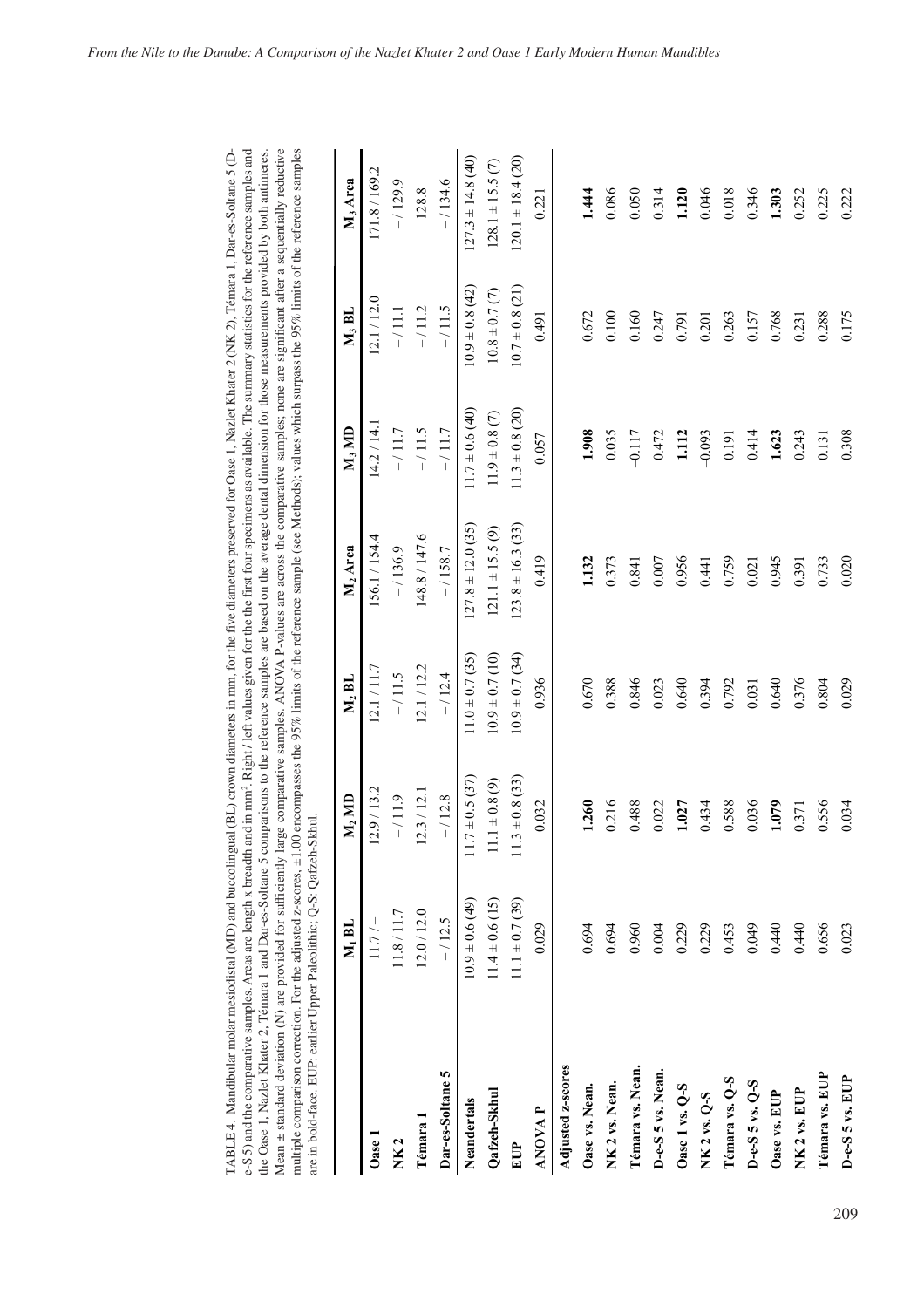

FIGURE 3. Bivariate plots of molar diameter principal component (PC) axes for Nazlet Khater 2, Oase 1 and comparative specimens. Gray circle - earlier Upper Paleolithic Europe and western Asia; triangle – Qafzeh-Skhul; square: Neandertal. Oase 1 (Oase), Nazlet Khater 2 (NK), Dares-Soltane 5 (Soltane) and Témara 1 (Temara) are individually labelled.

probabilities of being earlier Upper Paleolithic of 0.365 and Qafzeh-Skhul of 0.049.

These morphometric assessments of the Nazlet Khater 2 and Oase 1 mandibles highlight two similarities between the specimens (their wide mandibular rami and intermediate symphyseal orientations) and a contrast between them (corpus breadth). Yet, when taken in the context of overall mandibular proportions, Oase 1 is Upper Paleolithic in form, whereas Nazlet Khater 2 is considerably more archaic.

## **Symphyseal cross-sectional assessments**

The symphyseal cross-sectional parameters are plotted against appropriate measures of mandible size in *Figure 2*. As previously documented (Dobson, Trinkaus 2002), there is little difference between the late archaic and early modern human samples in absolute second moments of area at the symphysis despite changes in anterior symphyseal morphology (ANOVA P-values of 0.149 and 0.680 for the anteroposterior and superoinferior second moments of area across the reference samples). The modest differences in distributions between the samples are largely due to differences in mandible length and dental arcade breadth, plus a couple of high values for Neandertals (Kebara 2 in both measurements and Shanidar 4 in the anteroposterior second moment of area).

The absolute values for Nazlet Khater 2 and Oase 1 are within the ranges of variation of the reference samples. Yet, the former has among the highest values, except for the two Neandertal high outliers, reflecting its large mandibular torus. The latter is average in the superoinferior comparison, but moderately gracile in the anteroposterior comparison.

## **Dental morphometric comparisons**

In the molar crown metric comparisons, there are few differences across the reference samples, as has been previously documented (e.g., Frayer 1978, Maureille 2001, Trinkaus 2004). The principal differences noted here are in the  $M<sub>1</sub>$  breadth (in which the Neandertals have slightly smaller teeth) and the  $M_2$  length (in which the Neandertals have slightly larger teeth) (*Table 4*); yet, with a multiple comparison correction their P-values do not reach significance. The considerable overlap in the individual ranges of variation of these dental metrics is reflected in the size and shape (raw measurement) PCA plots (*Figure 3*), in which there is complete overlap of the distributions on axis 1 (66% of the variation), largely reflecting overall dental size. There is some separation of the samples on axes 2 and 3 (21% and 8% of the variation respectively), but considerable congruity of the distributions exists on those axes as well. This is reflected in a correct classification rate of only 61.5% (N=39) in the discriminant function analysis using cross validation. The misclassifications are across all three samples, with eleven (28.2%) between the Neandertals and the earlier Upper Paleolithic sample. Of those correctly classified, only nine (23.1%) have posterior probabilities >0.80.

In this messy context, the Nazlet Khater 2, Dar-es-Soltane 5 and Témara 1 molars are classified principally with the early modern humans. None of their individual dental measurements are distinct from the reference samples (*Table 4*). They fall well within the overall distributions on PCA axis 1. Dar-es-Soltane 5 and Témara 1 are relatively high on axis 2, being exceeded only by the Hortus 5 Neandertal and the Arène Candide 1 earlier Upper Paleolithic specimen. All three north African specimens are moderately low on axis 3 (*Figure 3*). And they have, respectively, posterior probabilities of being Qafzeh-Skhul of 0.588, 0.969 and 0.840 and of being earlier Upper Paleolithic of 0.350, 0.030 and 0.145. Their posterior probabilities of being Neandertals on this basis are therefore 0.062, 0.001 and 0.015.

In contrast, Oase 1 is separate from these three specimens. Its  $M_2$  and  $M_3$  lengths are distinct from the reference samples. In the context of  $M_2$  and  $M_3$  breadths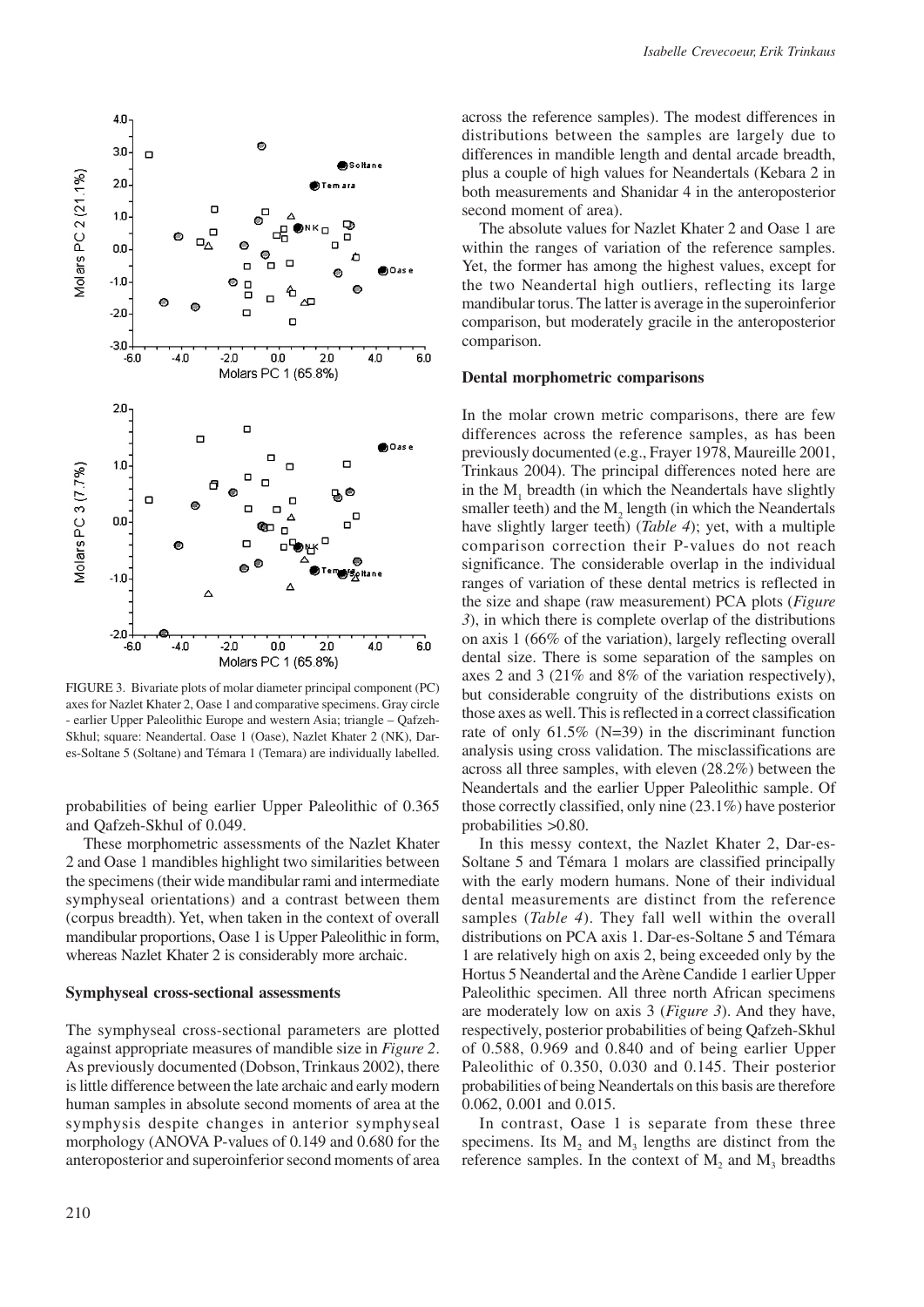that are non-significantly above the reference sample means, its  $M_2$  and  $M_3$  areas (length  $\times$  breadth) are significantly different from all three samples. On PCA axis 1, which reflects in large part size, it is a high outlier. It is average on axis 2, but it is high on axis 3, bracketted by the Neandertals from Saint-Césaire and Zaskalnaya above and from Arcy-Hyène, Le Moustier and Regourdou below. Its posterior probabilities also place it among the Neandertals (0.727) and separate from the earlier Upper Paleolithic (0.250) and especially Qafzeh-Skhul (0.023) samples.

## **DISCUSSION**

These morphological and morphometric assessments of these two early Upper Paleolithic human mandibles, from either side of the Mediterranean, illustrate an anatomical mosaic at the time of the spread of modern humans across Africa and into and across Eurasia. Both of these specimens can easily be classified overall as "early modern humans". This is evident in derived features of the mandibles, and it is confirmed by the remainder of the Nazlet Khater 2 skeleton and the associated Oase 2 and 3 cranial remains. Yet, they both possess unusually wide mandibular rami (*Table 3*), an archaic feature in which they are approached by only two OIS 3 specimens (Dar-es-Soltane 5 and Pataud 1) and in which they recall several Middle Pleistocene European and African specimens (Arago 2, KNM-BK 67, Loyangalani 1, Mauer 1 and Tighenif 3). The Nazlet Khater 2 mandible is exceptional among early modern humans for the robustness of its mandibular corpus, both anteriorly and laterally, and this is probably most responsible for its alignment with the Neandertals in the multivariate analyses of mandibular metrics (*Figure 1*). Yet, its molar dimensions are most similar to those of early modern humans (plus the Aterian Dar-es-Soltane 5 and Témara 1) (*Table 3*). The Oase 1 mandible, despite its bridging of one mandibular foramen, is proportionately separate from the Neandertals, and it is aligned with the earlier Upper Paleolithic humans. However, its molars contrast with those of early modern humans, Nazlet Khater 2, Dar-es-Soltane 5 and Témara 1, and appear closest to the Neandertals among Late Pleistocene humans (*Figure 3*).

Although limited anatomically and morphometrically, given the preservation of these fossils and the available data on samples of Late Pleistocene human mandibles, these considerations are sufficient to emphasize the complex morphological mosaic that accompanied the spread of early modern humans during OIS 3. They document that the earliest "anatomically modern" humans from OIS 3 were not particularly "modern" in a variety of aspects. Although limited in time, space and sample size, they are also sufficient to emphasize that the biological processes through which humans became "modern" were geographically, temporally and probably individually significantly more variable than the neo-typological characterizations of what it means to be "modern" usually imply.

## **ACKNOWLEDGMENTS**

As mentioned above, the study of the Nazlet Khater and Peștera cu Oase human remains has been made possible by the entrusting of these specimens for analysis to IC and ET by P. Vermeersch, P. Van Peer and B. Maureille and by O. Moldovan, Ș. Milota, A. Bîlgăr, L. Sarcina and M. Gherase respectively. In addition, numerous curators have made original specimens available for study, and the comparative data collection by ET has been supported in part by the Wenner-Gren Fdtn., the Leakey Fdtn. NSF, CNRS and Washington University. B. Maureille and F. Houët have provided helpful assistance during the preparation of this paper. We are grateful to J. Svoboda and M. Dočkalová for the invitation to contribute to this volume of *Anthropologie*.

#### **REFERENCES**

- BERGMAN C. A., STRINGER C. B., 1989: Fifty years after: Egbert, an early Upper Palaeolithic juvenile from Ksar Akil, Lebanon. *Paléorient* 15: 99–111.
- BILLY G., 1975: Etude anthropologique des restes humains de l'Abri Pataud. In: H. L. Movius Jr. (Ed.): Excavation of the Abri Pataud, Les Eyzies (Dordogne). *Bulletin of the American School of Prehistoric Research* 30: 201–261.
- BRÄUER G., 2001: The "Out-of-Africa" model and the question of regional continuity. In: P. V. Tobias, M. A. Raath, J. Moggi-Cecchi, G. A. Doyle (Eds.): *Humanity from African Naissance to Coming Millennia*. Pp. 183–189. Witwatersrand University Press, Johannesburg.
- CHILARDI S., FRAYER D. W., GIOLA P., MACCHIARELLI R.,
- MUSSI M., 1996: Fontana Nuova di Ragusa (Sicily, Italy): southernmost Aurignacian site in Europe. *Antiquity* 70: 553–563.
- CHURCHILL S. E., SMITH F. H., 2000: Makers of the early Aurignacian of Europe. *Yearbook of Phys. Anthrop.* 43: 61–115.
- CONARD N. J., BOLUS M., 2003: Radiocarbon dating the appearance of modern humans and timing of cultural innovations in Europe: new results and new challenges. *J. of Hum. Evol.* 44: 331–371.
- DARROCH J. N., MOSIMANN J. E., 1985: Canonical and principal components of shape. *Biometrika* 72: 241–252.
- DAY M., STRINGER C. B., 1982: A reconsideration of the Omo Kibish remains and the erectus – sapiens transition. In: H. de Lumley (Ed.): *L'*Homo erectus *et la Place de l'Homme de Tautavel parmi les Hominidés Fossiles*. Pp. 814–846. Editions du C.N.R.S., Paris.
- DÉBÉNATH A., RAYNAL J. P., TEXIER J. P., 1982: Position stratigraphique des restes humains paléolithiques marocains sur la base des travaux récents. *Comptes rendus de l'Académie des Sciences, Paris* Série II, 294: 1247–1250.
- DÉBÉNATH A., 1994: L'Atérien du nord de l'Afrique et du Sahara. *Sahara* 6, 21–30.
- DOBSON S. D., TRINKAUS E., 2002: Cross-sectional geometry and morphology of the mandibular symphysis in Middle and Late Pleistocene *Homo*. *J. of Hum. Evol.* 43: 67–87.
- DUJARDIN V., 2003: Sondages à La Quina aval (Gardes-le-Pontaroux, Charente). *Antiquités Nationales* 33: 21–26.
- ESCHMAN P., 1992: *SLCOMM, Version 1.6.* Eschman Archeological Services, Albuquerque.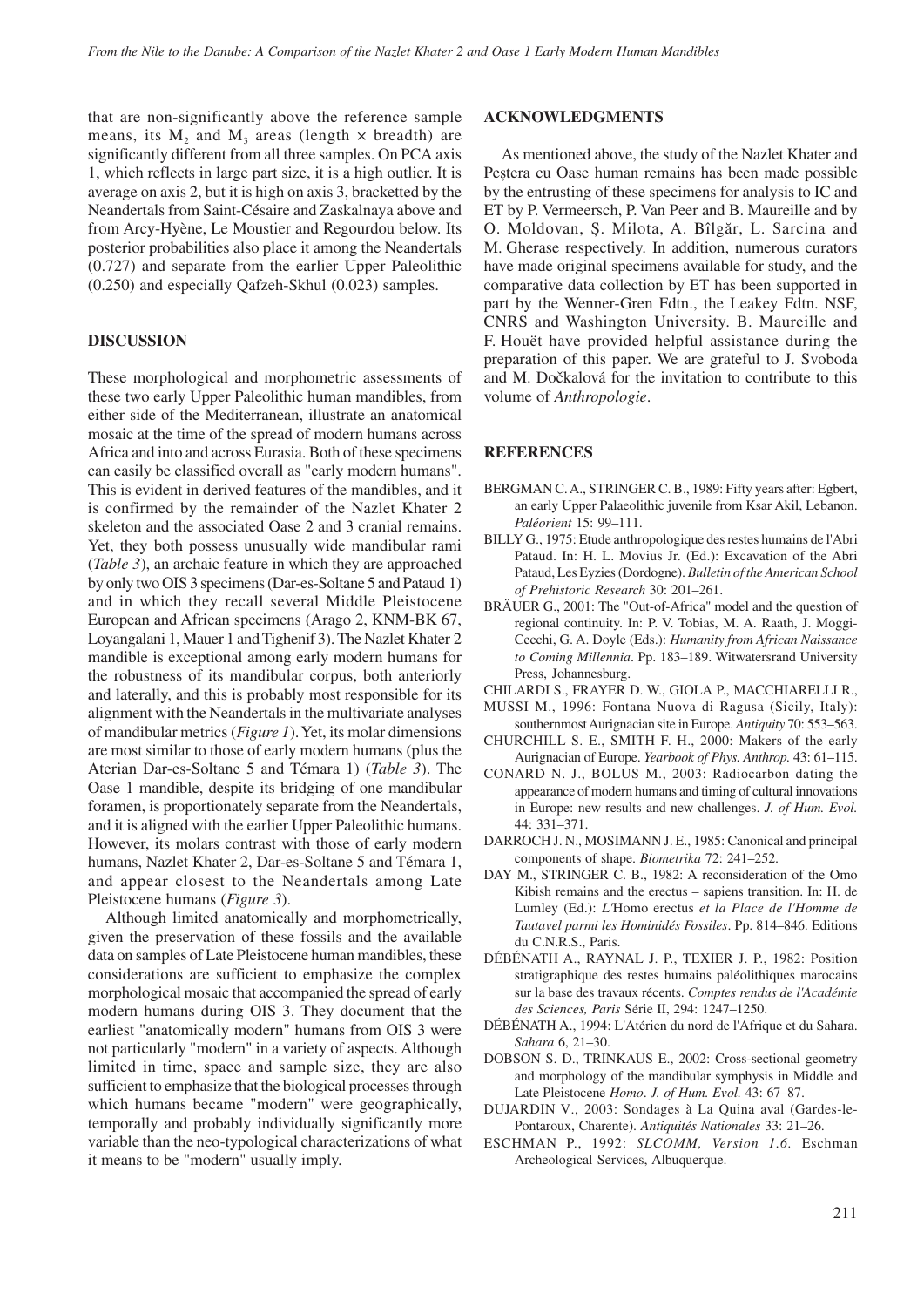ESWARAN V., 2002: A diffusion wave out of Africa: The mechanism of the modern human revolution? *Curr. Anthrop.* 43: 749–774.

FEREMBACH D., 1976: Les restes humains de la grotte de Dar-es-Soltane 2 (Maroc) Campagne 1975. *Bulletin et Mémoires de la Société d'Anthropologie de Paris, Série* XIII, 3: 183–193.

FEREMBACH D., 1998: Le crâne de Témara (Maroc Atlantique). *Bulletin d'Archéologie Marocaine* 18: 19–66.

FLEAGLE J., ASSEFA Z., BROWN J., FEIBEL C., McDOUGALL I., SHEA J., 2003: The Omo I partial skeleton from the Kibish Formation. *Amer. J. of Phys. Anthrop. Supplement* 36: 95.

FRAYER D. W., 1978: Evolution of the dentition in Upper Paleolithic and Mesolithic Europe. *University of Kansas Publications in Anthropology* 10: 1–201.

HAILE-SELASSIE Y., ASFAW B., WHITE T. W., 2004: Hominid cranial remains from Upper Pleistocene deposits at Aduma, Middle Awash, Ethiopia. *Amer. J. of Phys. Anthrop.* 123: 1–10.

 HENRY-GAMBIER D., 2003: Les fossiles de Cro-Magnon (Les Eyzies-de-Tayac, Dordogne): Nouvelles données sur leur position chronologique et leur attribution culturelle. *Bulletins et Mémoires de la Société d'Anthropologie de Paris* 14: 89–112.

HENRY-GAMBIER D., MAUREILLE B., WHITE R., 2004: Vestiges humains des niveaux de l'Aurignacien ancien du site de Brassempouy (Landes). *Bulletins et Mémoire de la Société d'Anthropologie de Paris.* 30 pp.

HOLLIDAY T. W., 1997: Body proportions in Late Pleistocene Europe and modern human origins. *J. of Hum. Evol.* 32: 423–447.

HOLLIDAY T. W., 2000: Evolution at the crossroads: Modern human emergence in western Asia. *Amer. Anthrop.* 102: 54–68.

HOLLIDAY T. W., 2003: Species concepts, reticulation, and human evolution. *Curr. Anthrop.* 44: 653–673.

HUBLIN J. J., 2000: Modern – nonmodern hominid interactions: A Mediterranean perspective. In: O. Bar-Yosef, D. Pilbeam (Eds.): *The Geography of Neandertals and Modern Humans in Europe and the Greater Mediterranean*. Peabody Museum Bulletin 8: 157–182.

JORDE L. B., BAMSHAD M., ROGERS A. R., 1998: Using mitochrondrial and nuclear DNA markers to reconstruct human evolution. *BioEssays* 20: 126–136.

JUNGERS W. L., FALSETTI A. B., WALL C. E., 1995: Shape, relative size, and size-adjustments in morphometrics. *Yearbook of Phys. Anthrop.* 21: 137–161.

KAUFMAN D., 2002: Mind the gap: Questions of continuity in the evolution of anatomically modern humans as seen from the Levant. *Archaeology, Ethnology and Anthropology of Eurasia* 4: 53–61.

KEITH A., 1927: Report on a fragment of a human jaw found at a depth of 10½ feet (3.2 metres) in the cave earth of the vestibule of Kent's Cavern. *Transactions and Proceedings of the Torquay Natural History Society* 5: 1–2.

LEBEL S., TRINKAUS E., 2002: Middle Pleistocene human remains from the Bau de l'Aubesier. *J. of Hum. Evol.* 43: 659–685.

MAUREILLE B., 2001: *Variabilité dans le genre* Homo*: Les mensurations des couronnes dentaires déciduales et permanentes*. Habilitation à Dirige des Recherches. Université de Bordeaux 1. 168 pp.

MAUREILLE B., ROUGIER H., HOUËT F., VANDERMEERSCH B., 2001: Les dents inférieures du Néandertalien Regourdou 1 (site de Regourdou, commune de Montignac, Dordogne): Analyses métriques et comparatives. *Paléo* 13: 183–200.

MEHTA C., PATEL N., 1999: *StatXact 4 for Windows*. Cytel Software Corp., Cambridge MA.

MÉNARD J., 1998: Odontologie des dents de la grotte de Témara (Maroc). *Bulletin d'Archéologie Marocaine* 18: 67–97.

MENARD J., 2002: Etude odontologique des restes atériens de Dares-Soltan II et d'El-Harhoura II au Maroc. *Bulletin d'Archéologie Marocaine* 19: 67–118.

NAGURKA M. L., HAYES W. C., 1980: An interactive graphics package for calculating cross-sectional properties of complex shapes. *J. of Biomechanics* 13: 59–64.

ORSCHIEDT J., 2003: Datation d'un vestige humain provenant de La Rochette (Saint Léon-sur-Vézère, Dordogne) par la méthode du carbone 14 en spectrométrie de masse. *Paléo* 14: 239–240.

PĂUNESCU A., 2000: *Paleoliticul și mezoliticul din spaţiul cuprins între Carpaţi și Dunăre*. AGIR, București. 492 pp.

PĂUNESCU A., 2002: *Paleoliticul și mezoliticul din spaţiul transilvan*. AGIR, București. 228 pp.

PINHASI R., 1998: An odontometric investigation of the affinities of the Nazlet Khater specimen to prehistoric, protohistoric and modern African populations. *Dental Anthropology* 12: 1–10.

PINHASI R., 2002: Biometric study of the affinities of NK – A quantitative analysis of mandible dimensions. In: P. M. Vermeersch (Ed.): *Palaeolithic Quarrying Sites in Upper and Middle Egypt*. *Egyptian Prehistory Monographs (Leuven)* 4: 283–335.

PROSCHAN M. A., WACLAWIW M. A., 2000: Practical guidelines for multiplicity adjustment in clinical trials. *Controlled Clinical Trials* 21: 527–539.

SMITH F.H., TRINKAUS E., PETTITT P. B., KARAVANIĆ I., PAUNOVIĆ M., 1999: Direct radiocarbon dates for Vindija  $G<sub>1</sub>$  and Velika Pećina Late Pleistocene hominid remains. *Proceedings of the National Academy of Science (USA)* 96: 12281–12286.

SOKAL R. R., ROHLF F. J., 1981: *Biometry* (2nd ed.) W. H. Freeman, New-York. 859 pp.

SPSS INC., 2002: SPSS pour Windows. *Version 11.5.1.*

STATSOFT FRANCE, 2002: Statistica (logiciel d'analyse de données). Version 6. www.statsoft.com.

STEFAN V. H., TRINKAUS E., 1998a: Discrete trait and dental morphometric affinities of the Tabun 2 mandible. *J. of Hum. Evol.* 34: 443–468.

STEFAN V. H., TRINKAUS E., 1998b: La Quina 9 and Neandertal mandibular variability. *Bulletins et Mémoires de la Société d'Anthropologie de Paris* 10: 293–324.

STRINGER C. B., 1990: British Isles. In: R. Orban (Ed.): *Hominid Remains: An Update. British Isles and Eastern Germany*. Pp. 1–40. Université Libre de Bruxelles, Brussels.

STRINGER C. B., 2002: Modern human origins: progress and prospects. *Philosophical Transactions of the Royal Society London* 357B: 563–579.

SVOBODA J., VAN DER PLICHT J., KUŽELKA V., 2002: Upper Palaeolithic and Mesolithic human fossils from Moravia and Bohemia (Czech Republic): some new 14C dates. *Antiquity* 76: 957–962.

TATTERSALL I., 2003: Comment on: "Species concepts, reticulation, and human evolution." *Curr. Anthrop.* 44: 665–666.

TEMPLETON A. R., 2002: Out of Africa again and again. *Nature* 416: 45–51.

TERBERGER T., STREET M., BRÄUER G., 2001: Der menschliche Schädelrest aus der Elbe bei Hahnöfersand une seine Bedeutung für die Steinzeit Norddeutschlands. *Archäologisches Korrespondenzblatt* 31: 521–526.

THOMA A., 1984: Morphology and affinities of the Nazlet Khater man. *J. of Hum. Evol.* 13: 287–296.

TRINKAUS E., 2002: The mandibular morphology. In: J. Zilhão, E. Trinkaus (Eds.): *Portrait of the Artist as a Child. The Gravettian Human Skeleton from the Abrigo do Lagar Velho and its Archeological Context*. Trabalhos de Arqueologia 22: 312–325.